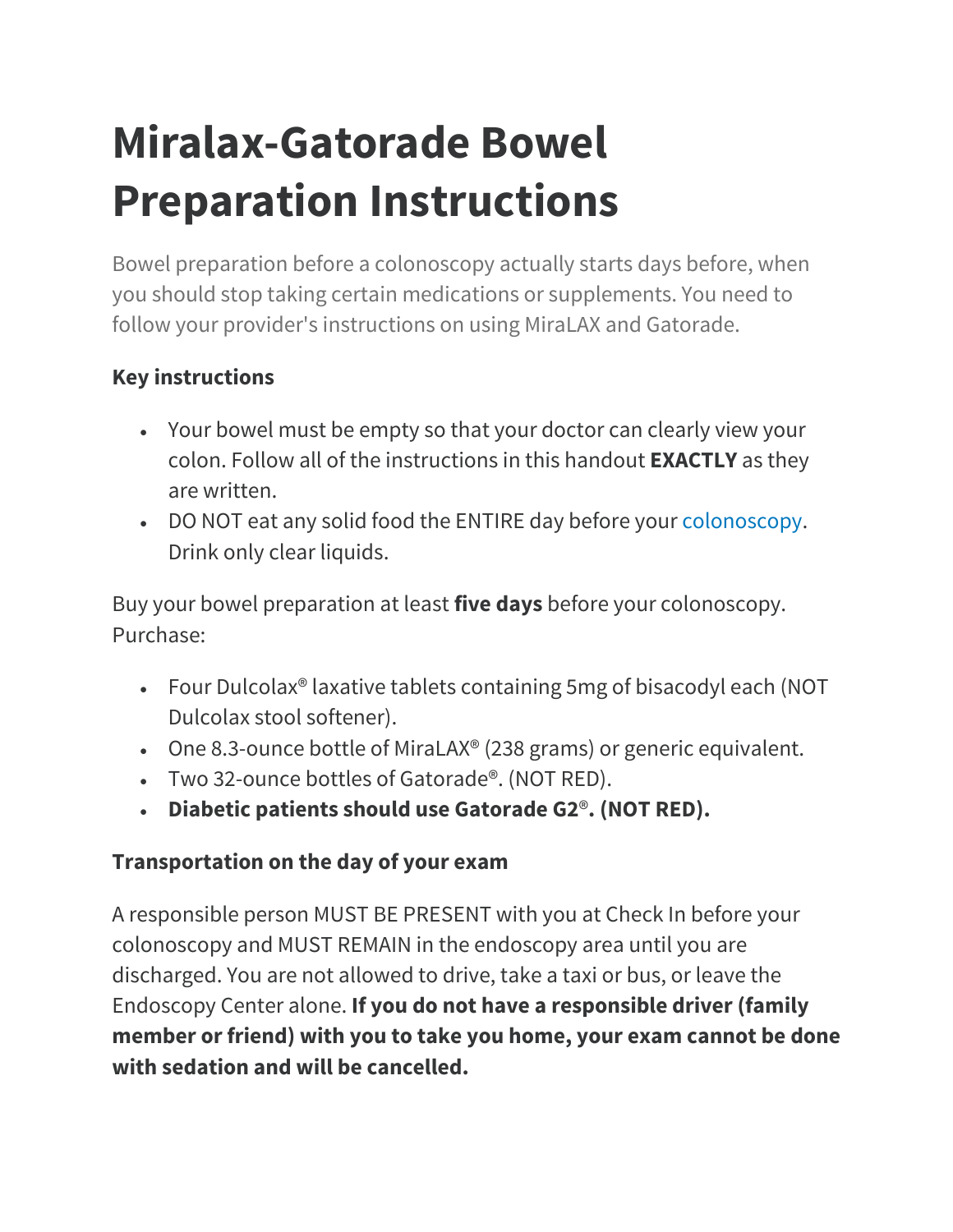Please bring a list of all of your current medications, including any over-thecounter medications, with you.

### **Medications**

If you take insulin, diabetic medications or blood thinners, you **must** call the doctor who orders those medications for instructions on altering the dosage before your colonoscopy. Blood thinners include Coumadin® (warfarin); Plavix®(clopidogrel); Ticlid® (ticlopidine hydrochloride); Agrylin® (anagrelide); Xarelto® (rivaroxaban); Pradaxa® (dabigatran); Eliquis® (apixaban); and Effient® (Prasugrel).

All other medications, including aspirin, should be taken the day of the exam with a sip of water.

## **Five days before your colonoscopy**

- Do **NOT** take medicines that stop diarrhea, such as loperamide (Imodium®) or bismuth subsalicylate (Kaopectate®, Pepto-Bismol®).
- Do **NOT** take fiber supplements, such as Metamucil®, Citrucel®, or Perdiem®.
- Do **NOT** take products that contain iron, such as multivitamins (the label lists what is in the products).
- Do **NOT** take Vitamin E.

## **Three days before your colonoscopy**

• Do **NOT** eat high-fiber foods, such as popcorn, beans, seeds (flax, sunflower, quinoa), multigrain bread, nuts, salad/vegetables, or fresh and dried fruit.

## **One day before your colonoscopy**

• **Only drink clear liquids the ENTIRE DAY before your colonoscopy. Do NOT eat any solid foods.** Drink at least **8 ounces** of clear liquids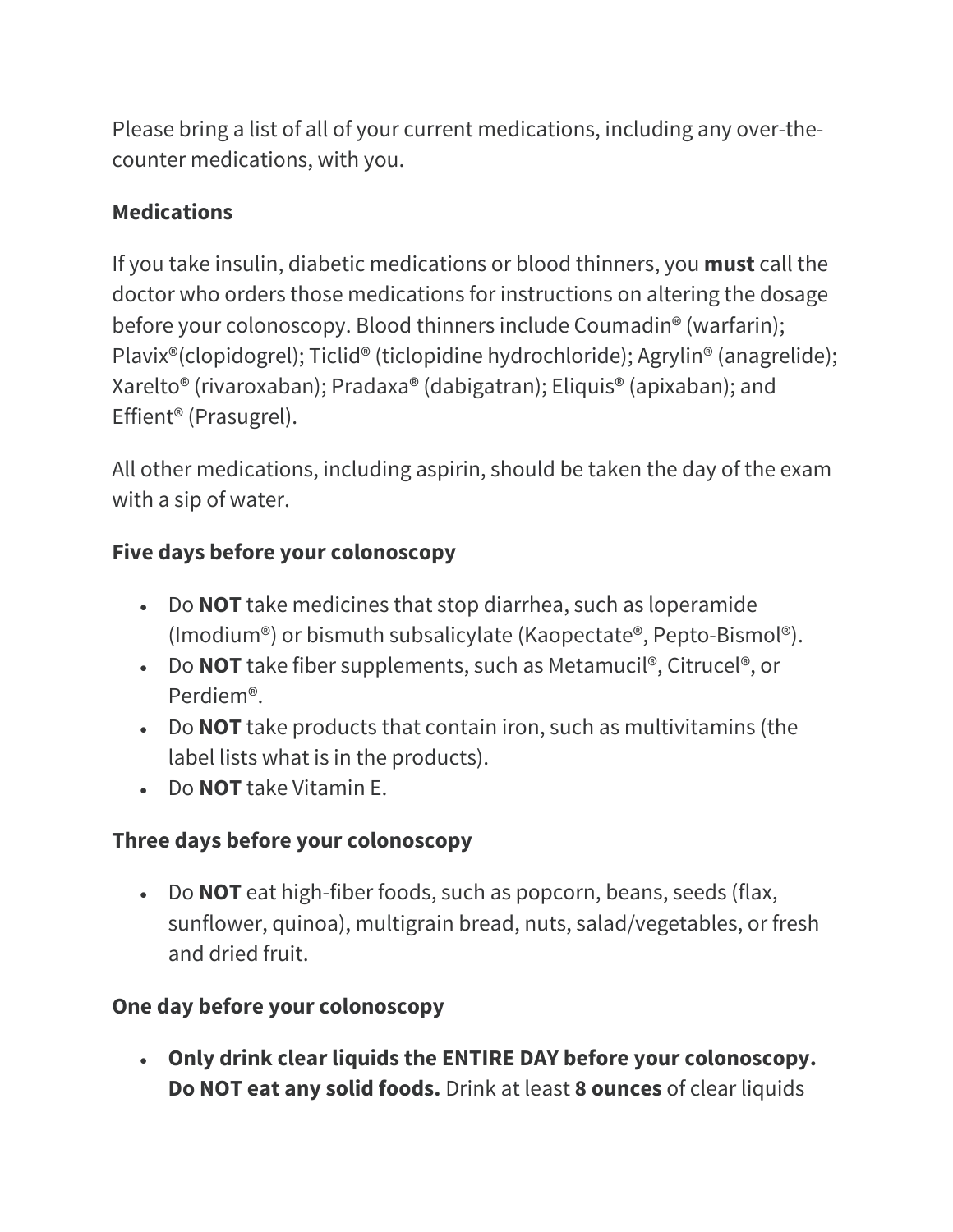every hour after waking up. The chart shows what you can and cannot drink.

| Gatorade®, Pedialyte® or Powerade®                                                      | <b>DO NOT DRINK</b> | Alcohol                                    |
|-----------------------------------------------------------------------------------------|---------------------|--------------------------------------------|
| Clear broth or bouillon                                                                 |                     | DO NOT DRINK Milk or non-dairy creamer     |
| Coffee or tea (no milk or non-dairy creamer) DO NOT DRINK Noodles or vegetables in soup |                     |                                            |
| Carbonated and non-carbonated soft drinks                                               | <b>DO NOT DRINK</b> | Juice with pulp                            |
| Kool-Aid® or other fruit-flavored drinks                                                |                     | DO NOT DRINK Liquid you cannot see through |
| Strained fruit juices (no pulp)                                                         | <b>DO NOT DRINK</b> |                                            |
| Jell-O®, Popsicles®, hard candy                                                         | <b>DO NOT DRINK</b> |                                            |
| Water                                                                                   | <b>DO NOT DRINK</b> |                                            |

#### **The bowel preparation solution will be consumed in two parts.**

Mix 1/2 of MiraLAX bottle (119 grams) in each 32-ounce Gatorade bottle until dissolved. Keep cool in the refrigerator. DO NOT ADD ICE.

#### **Part 1**

#### **At 5:00 PM on the evening before your colonoscopy, take four Dulcolax tablets. At 6:00 PM on the evening before your colonoscopy:**

- Drink 32 ounces of the mixed solution by drinking an 8-ounce glass of bowel preparation every 15 minutes for a total of four glasses.
- Fifteen minutes later, drink an 8-ounce glass of of clear liquid every 15 minutes for a total of two glasses.
- You may continue to drink clear liquids till midnight.

#### **Part 2**

#### **Four hours before your colonoscopy:**

- Take the other 32-ounce bottle of mixed solution and drink an 8-ounce glass of bowel prep every 15 minutes for a total of four glasses.
- Fifteen minutes later, drink an 8-ounce glass of clear liquids every 15 minutes for a total of two glasses.